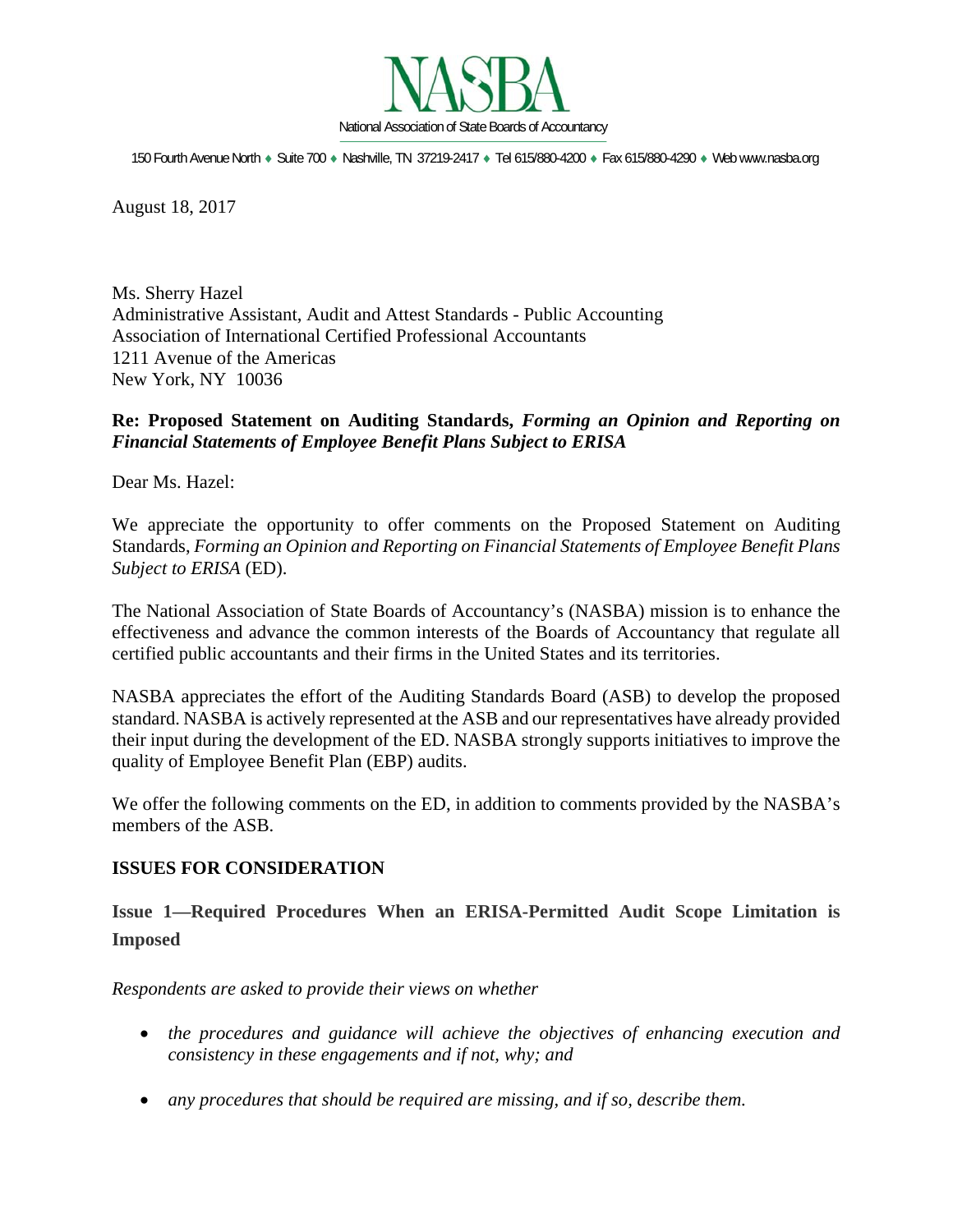Ms. Sherry Hazel August 18, 2017 Page 2 of 6

We believe that the proposed changes will enhance execution and consistency in these types of engagements. We have not identified any procedures that are missing.

## **Issue 3—Modifications to the Opinion in the Independent Auditor's Report**

*Respondents are asked for their views about the proposed interaction of AU-C section 705 and the proposed SAS when the ERISA-permitted audit scope limitation is imposed by management including* 

- *whether the guidance in paragraphs 31 and 34 of the proposed SAS (a) is clear with respect to the auditor's responsibilities for addressing the circumstances described previously, and (b) achieves the objective of providing transparent reporting to the users, and if not, suggested revisions.*
- *the form and content of the example reports (nos. 5–7) illustrating qualified and disclaimers of opinion regarding the application of the guidance in paragraphs 31 and 34.*

AU-C Section 705 (Modifications to the Opinion in the Independent Auditor's Report) establishes three types of modified opinions: a qualified opinion, an adverse opinion, and a disclaimer of opinion.

In accordance with AU-C Section 705, the auditor should modify the opinion in the auditor's report when:

- a) the auditor concludes that, based on the audit evidence obtained, the financial statements as a whole are materially misstated or
- b) the auditor is unable to obtain sufficient appropriate audit evidence to conclude that the financial statements as a whole are free from material misstatement.

The guidance in paragraph 34 of the proposed ED prescribes the requirements for the auditor's report when there are other limitations on the scope of the audit, beyond what is permitted by ERISA section 103(a)(3)(C) and mandates certain modifications to the auditor's report.

We believe that it is important that the final guidance should emphasize that the auditor should consider other factors that may require modification of the audit report in addition to the case of a special limited scope audit report format used in AU-C Section 703.

## **Issue 5—Reporting Internal Control Deficiencies**

*Respondents are asked to provide feedback on whether* 

 *the current reporting of internal control deficiencies to those charged with governance is sufficient; and/or*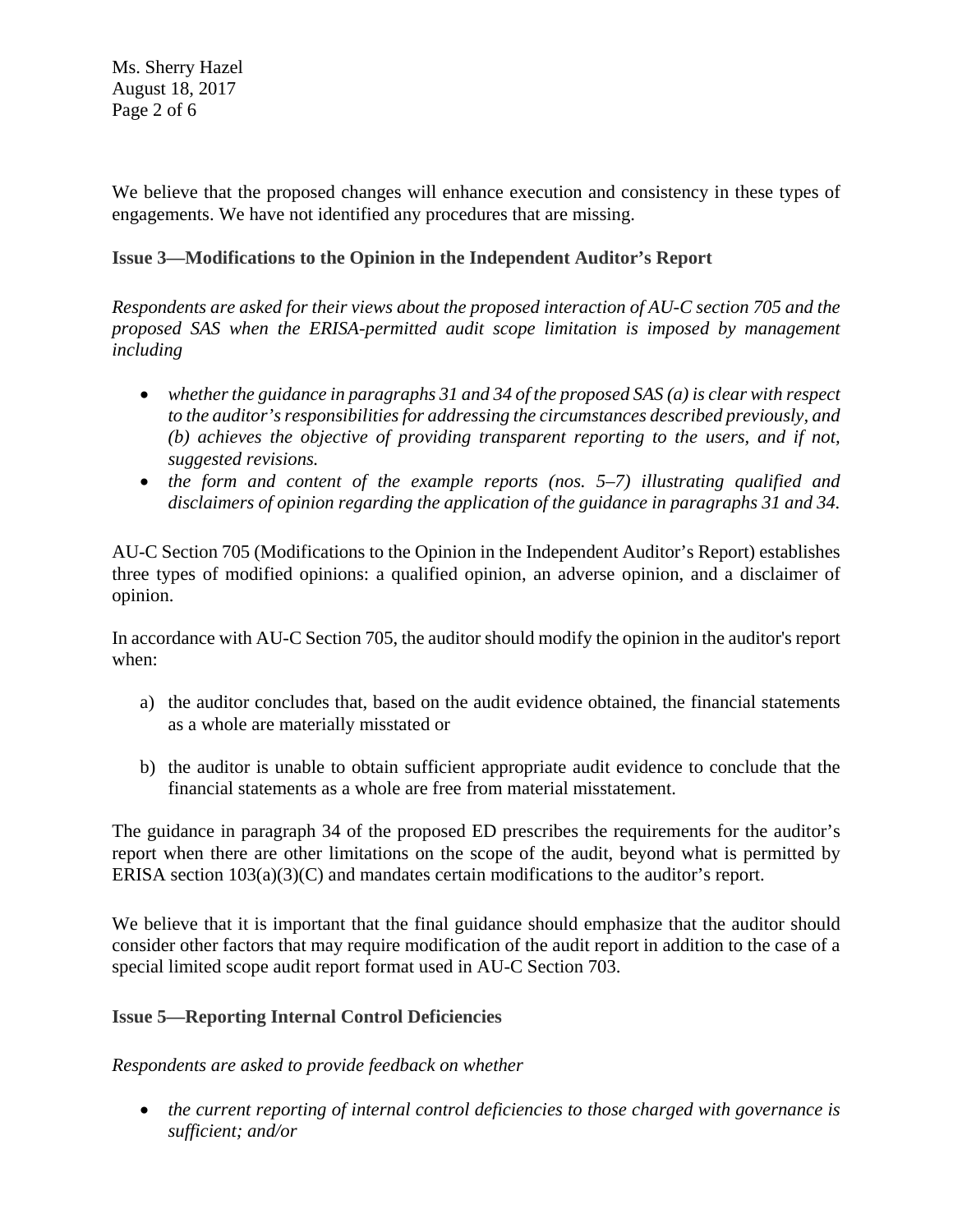*there are other reporting considerations the ASB should evaluate.* 

AU-C Section 265 (Communicating Internal Control Related Matters Identified in an Audit) establishes the auditor's responsibilities on reporting of deficiencies in internal control that the auditor has identified in an audit of financial statements. Current Government Auditing Standards require that in addition to providing an opinion or a disclaimer of opinion on the financial statements, auditors should report on the scope and results of testing of the auditee's internal control over financial reporting and on compliance with provisions of laws, regulations, contracts, and grant agreements.

In accordance with AU-C Section 265, the auditor should include in the auditor's written communication of significant deficiencies and material weaknesses:

- a) definition of the term "material weakness" and, when relevant, the definition of the term "significant deficiency";
- b) a description of the significant deficiencies and material weaknesses and an explanation of their potential effects;
- c) sufficient information to enable those charged with governance and management to understand the context of the communication. In particular the auditor should include in the communication the following elements that explain that:
	- i. the purpose of the audit was for the auditor to express an opinion on the financial statements;
	- ii. the audit included consideration of internal control over financial reporting in order to design audit procedures that are appropriate in the circumstances but not for the purpose of expressing an opinion on the effectiveness of internal control;
	- iii. the auditor is not expressing an opinion on the effectiveness of internal control;
	- iv. the auditor's consideration of internal control was not designed to identify all deficiencies in internal control that might be material weaknesses or significant deficiencies, and therefore, material weaknesses or significant deficiencies may exist that were not identified.
- d) an appropriate alert, in accordance with section 905, Alert That Restricts the Use of the Auditor's Written Communication.

In accordance with section 4.20 of Government Auditing Standards, "auditors should include either in the same or in separate report(s) a description of the scope of the auditors' testing of internal control over financial reporting and of compliance with provisions of laws, regulations, contracts, or grant agreements. Auditors should also state in the reports whether the tests they performed provided sufficient, appropriate evidence to support opinions on the effectiveness of internal control and on compliance with provisions of laws, regulations, contracts, or grant agreements".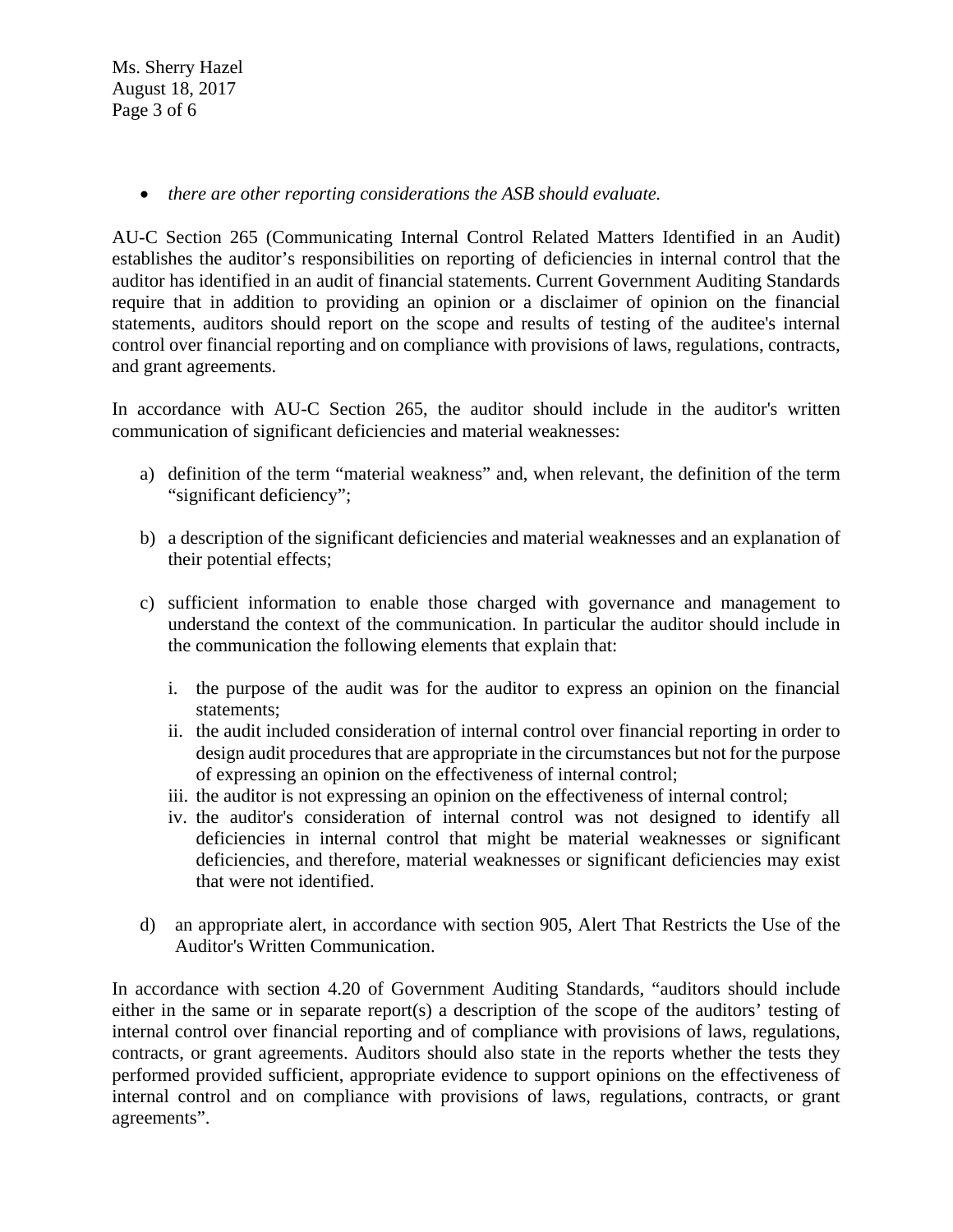Ms. Sherry Hazel August 18, 2017 Page 4 of 6

Section 4.25 of Government Auditing Standards also prescribes that if auditors report separately (including separate reports bound in the same document) on internal control over financial reporting and on compliance with provisions of laws, regulations, contracts, and grant agreements, they should state in the auditors' report on the financial statements that they are issuing those additional reports, include a reference to the separate reports and state that the reports on internal control over financial reporting and on compliance with provisions of laws, regulations, contracts, and grant agreements are an integral part of a Generally Accepted Government Auditing Standards (GAGAS) audit in considering the audited entity's internal control over financial reporting and compliance.

We believe that it is important for the users of EBP financial statements to be made aware of material weaknesses or significant deficiencies in internal controls that have been identified during the plan audit. The auditor should identify these in a separate report similar to the report on internal controls and financial reporting as required under Section 4.20 of Government Auditing Standards which would be accompanying the Form 5500.

# **Issue 6—Certain Requirements for Audits of ERISA Plan Financial Statements and Related Required Report on Specific Plan Provisions Relating to the Financial Statements**

*Respondents are asked to provide feedback about the required procedures discussed in paragraphs 15–16, and the reporting of findings discussed in paragraphs 119–124 of the proposed SAS, including views regarding the following:* 

- *1. With respect to the required procedures in paragraphs 15–16* 
	- *a. Will these requirements enhance the consistency and quality of the audit work performed relating to matters that could have a direct effect on the financial statements, including related disclosures, and if not, why?*
	- *b. Does the proposed SAS provide appropriate guidance on achieving these requirements, including* 
		- *(i) which provisions of the plan instrument should be tested; and*
		- *(ii) to what extent testing should be performed?*
	- *c. What procedures related to other plan provisions or specific areas of the financial statements should be included in the required testing to enhance the usefulness of the proposed reporting of the findings?*
- *2. With respect to reporting on the findings resulting from performing procedures related to the areas in paragraphs 119–124, whether there are opportunities to enhance the proposed requirements and guidance including whether:*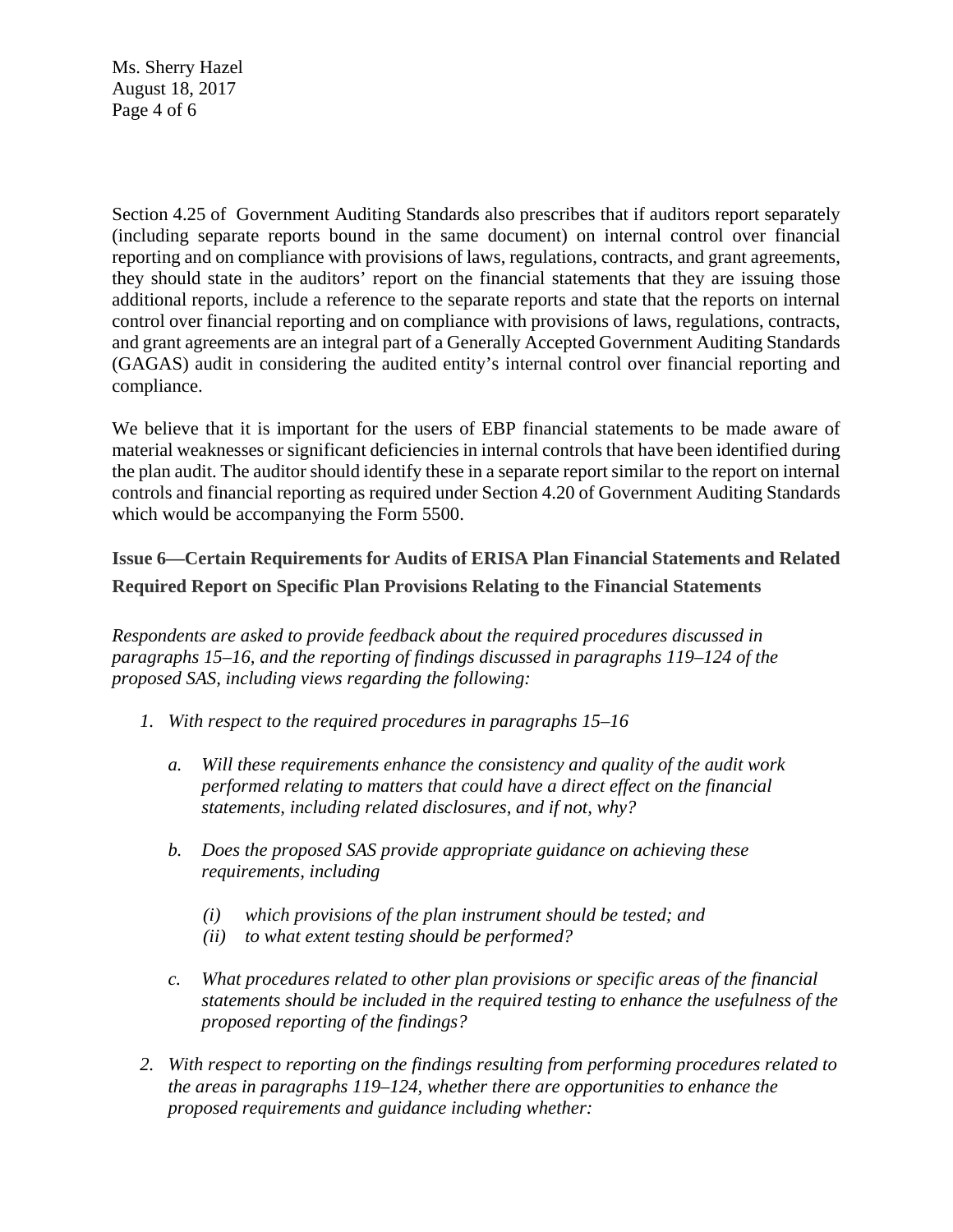- *a. Including the list of individual areas tested is appropriate and if so whether there are other items that should also be included (if not, why not).*
- *b. The requirement to exclude findings that are "clearly inconsequential" is appropriate, and if so is there guidance the ASB can consider to drive consistency in application in practice?*
- *c. The findings should also include any matters identified by management or the plan administrator?*
- *d. The reporting illustrations included in the Exhibits to the proposed SAS specific to reporting the findings are clear and result in sufficient information to the user of the report?*
- *e. There may be unintended consequences from including the findings in the auditor's report, and if so, what those unintended consequences may be and how might they be mitigated?*
- *f. There are alternatives to reporting the findings in the auditor's report that would achieve the objectives related to enhancing audit quality?*
- *3. Whether the required additional procedures and reporting of findings will result in additional costs, and if so, views as to the extent of those costs and whether they outweigh the potential benefits of enhanced audit quality?*

We do not believe that findings resulting from performing procedures related to the areas outlined in paragraphs 15-16 should be included in the auditor's report on the financial statements.

We also do not believe the examples of reported findings, such as the vesting example on page 119 of the exposure draft, provide the user of the financial statements sufficient information on what the issue is and how it may have been addressed by plan management. Consideration should be given to the guidance contained in the GAO yellow book that currently allows reporting findings in a separate Schedule of Findings and Questioned Costs. We believe this model can be also applied in reporting findings identified during audits of ERISA plan financial statements that would be included with the Form 5500 package.

We also recommend performing cost benefit analysis to assess potential impact of changes on smaller plan audits as a result of these additional required procedures and reporting of findings. This may include holding additional discussions with the Department of Labor on the size of a benefit plan that is required to have an independent audit.